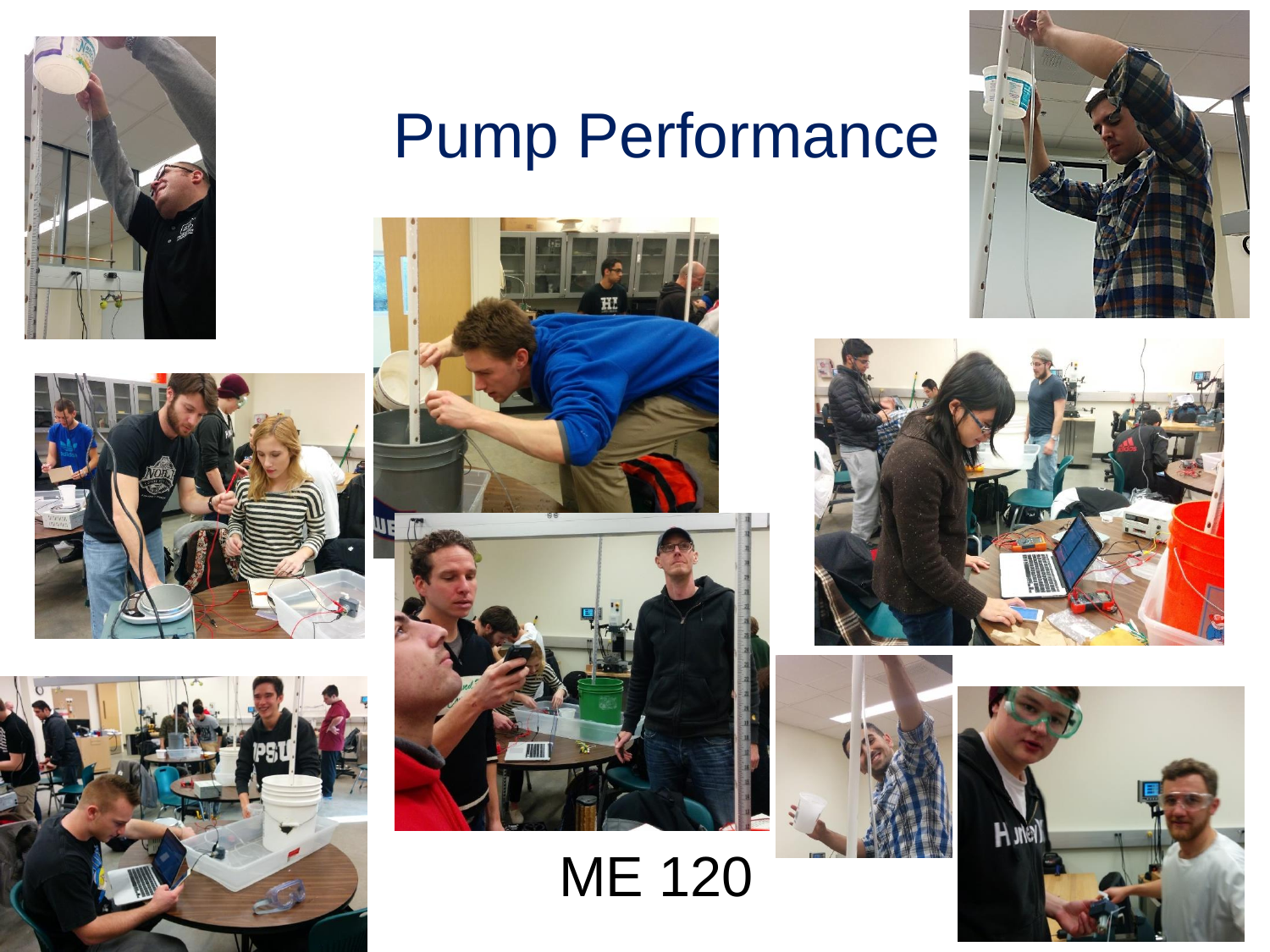### Pump Performance

The pump converts electrical power into fluid motion.

Engineers have a common language and analytical models to describe pump performance:

- 1. Flow rate
- 2. Pump Head
- 3. Efficiency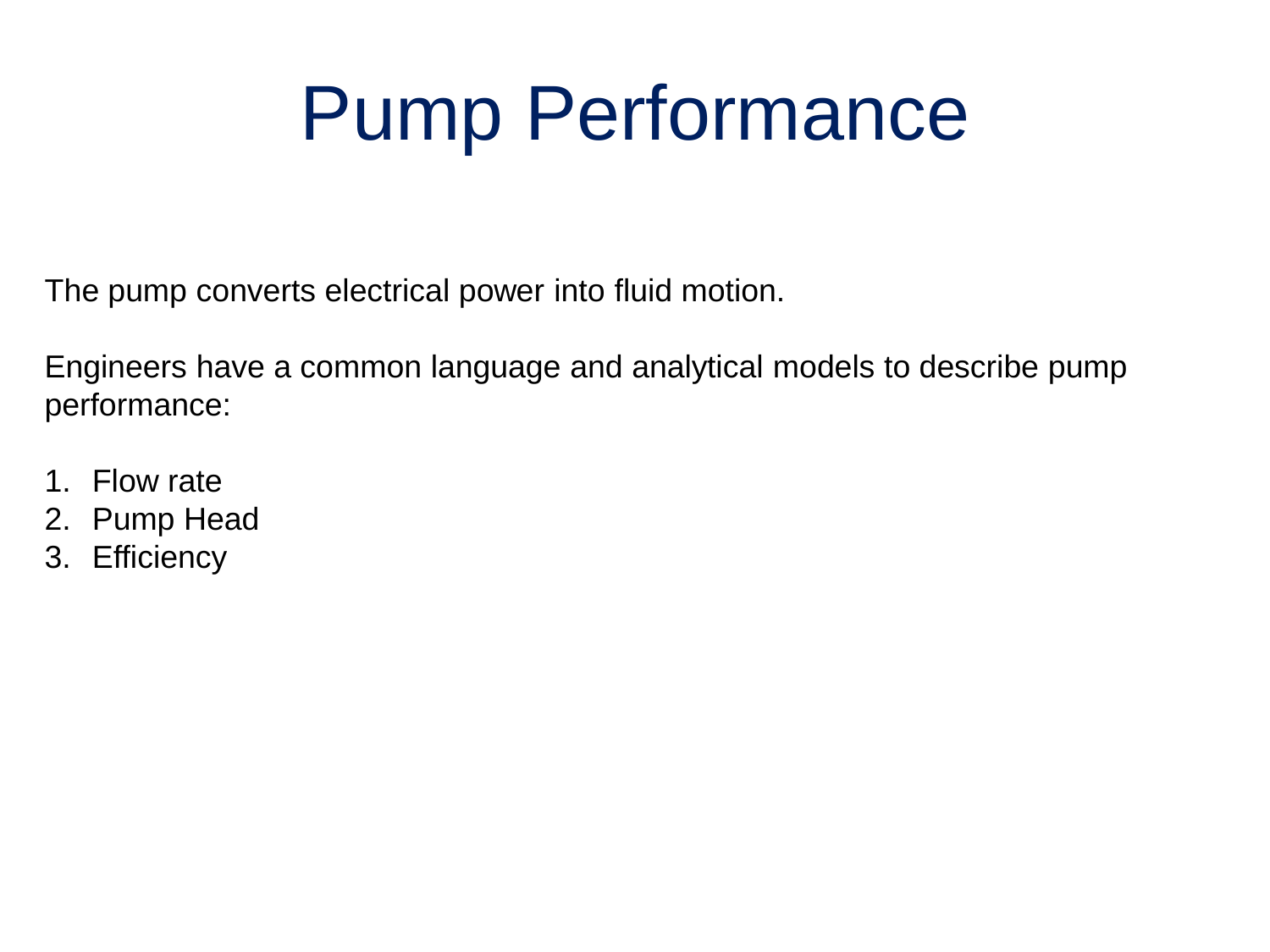#### 1.Flow rate

**Volumetric Flow Rate:** m/s  $m<sup>2</sup>$  $m^3\!$ /s  $Q = vA$ 

where  $v$  is the average fluid velocity in the outlet tube, and  $\vec{A}$  is the cross-sectional area of the tube.

#### **Mass Flow Rate:**

kg/s 
$$
m = \rho Q = \rho v A
$$

 $k<sub>g</sub>$ /m<sup>3</sup>

where  $\rho$  is the fluid density.

We also know that:

$$
\dot{m} = \frac{\Delta m}{\Delta t}
$$

where  $\Delta m$  is the mass accumulated in time  $\Delta t$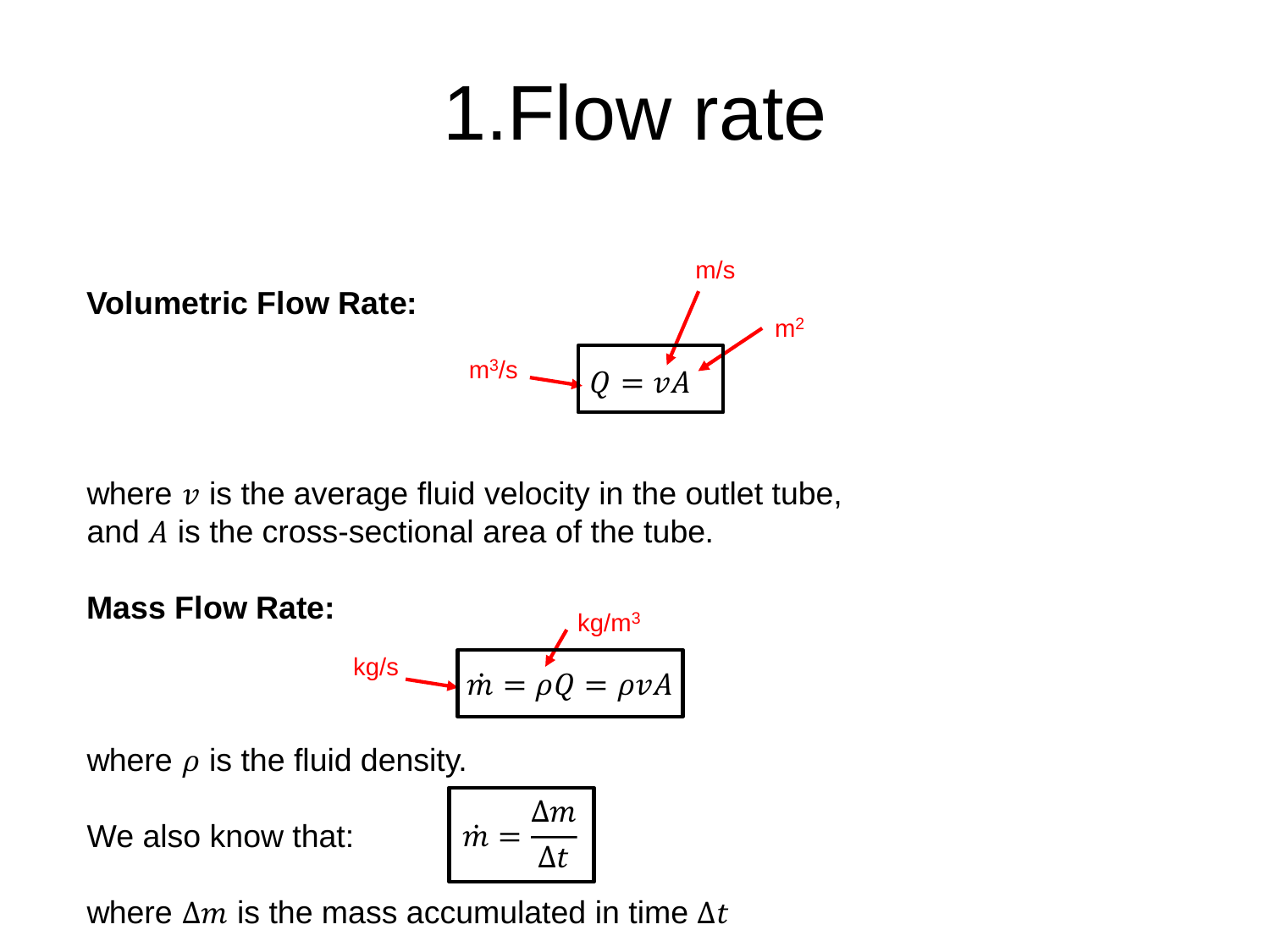# 2. Pump Head

#### **Pump Head:**

It is a measure of how high the pump can push the fluid.

If the friction losses in the inlet and outlet tubes can be neglected,

$$
head = h
$$

where  $h$  is the height of the free end of the hose above the free surface of the supply reservoir.

Each pump has a characteristic relationship between head and flow rate. Procedure to determine  $h = f(Q)$ :

- Measure Q with the outlet held at different heights,  $h$
- Plot  $h = f(Q)$
- Obtain a least square curve fit to  $h = f(Q)$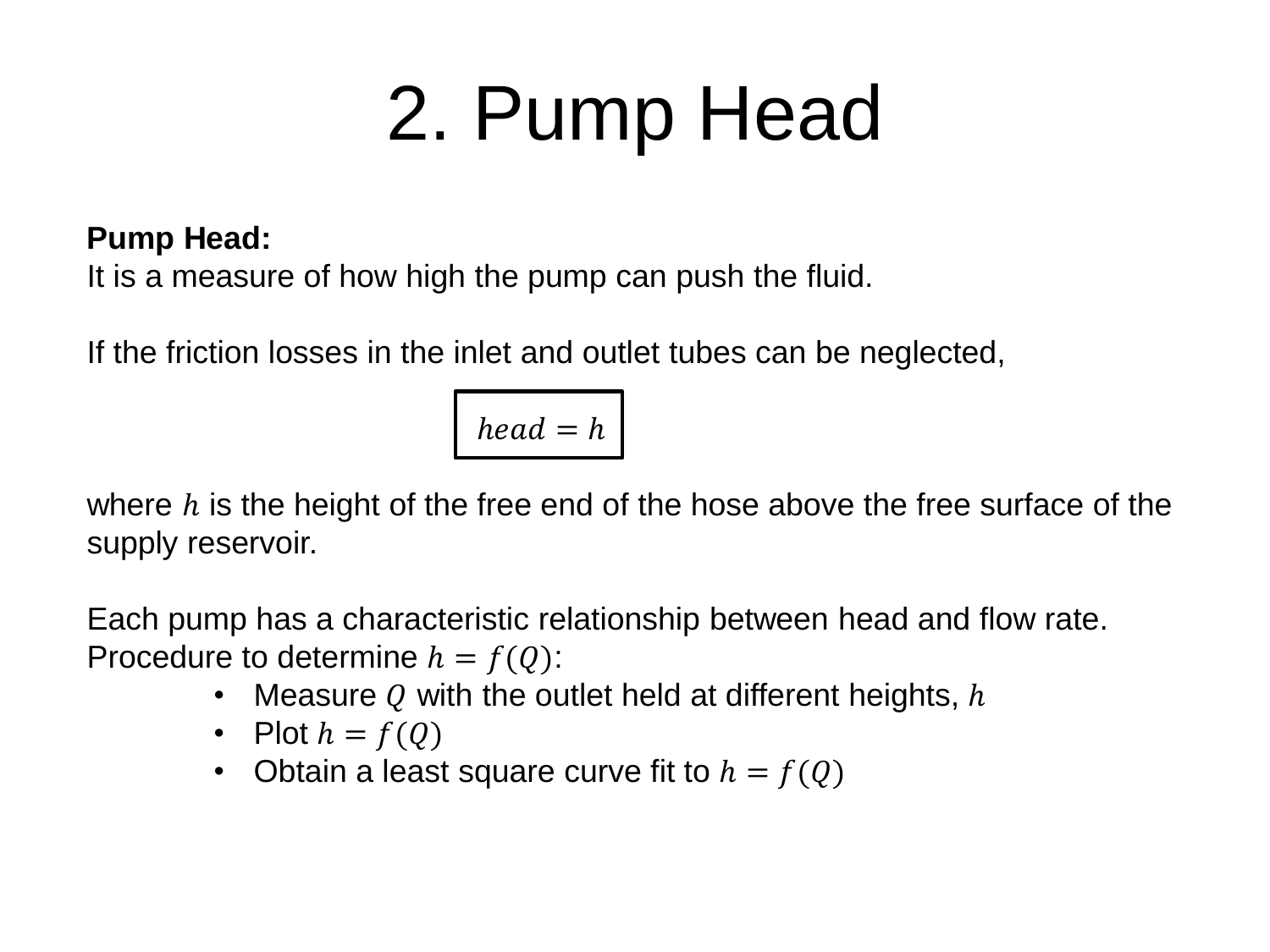# 3. Pump Efficiency

Each pump has an optimal operating point, i.e., an optimal (*Q, h*) that yields maximum efficiency, *η*.

$$
\boxed{\eta = \frac{desired \ outcome}{cost \ of \ obtaining \ the \ outcome}} = \frac{output}{input}
$$

Each device has a conventional definition of output and input. For a pump:

- *output* = power delivered to the fluid
- $input = power$  consumed by the motor

The units of output and input should be the same. *η* is dimensionless.

$$
output = mgh + \frac{1}{2}mv^2
$$

where  $q$  is the acceleration of gravity in  $m/s^2$ 

 $input = VI$ 

where  $V$  is the voltage and  $I$  is the current supplied to the motor.